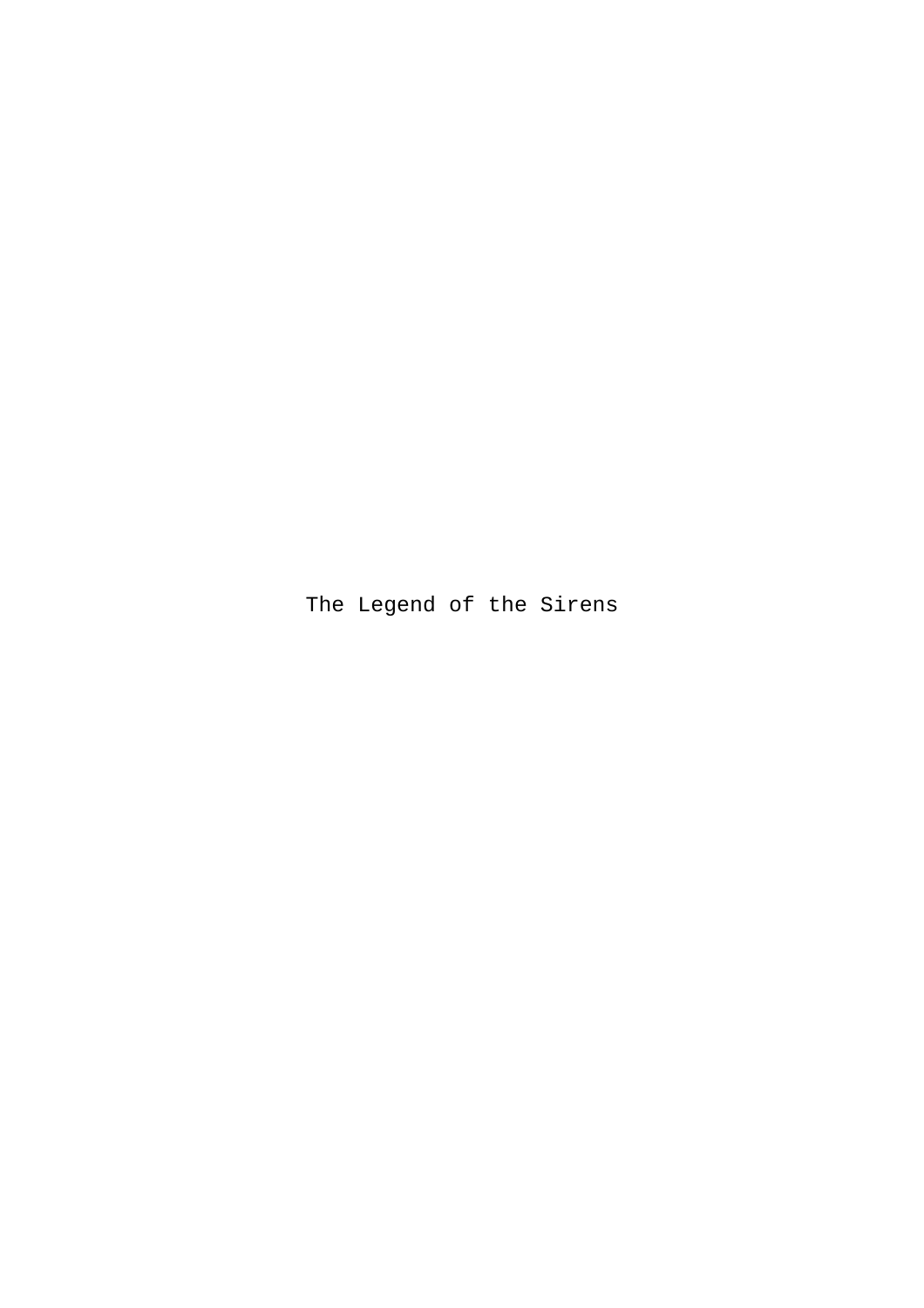### NARRATOR

The Empire of the humans, known as the Kingdom of Corvikus, reaches from coast to coast. Beyond the shore live the Sirens. Magical Creatures that are half-woman, half-fish, the Sirens are unparalleled in beauty. When they sing, humans, both male and female, are magically captivated by their voices so much so that they will mindlessly walk to the source of the singing, even if it means walking off their ships to their deaths. A long time ago both sides treated each other as threats, attacking each other on sight. Eventually, both sides stopped fighting and decided to live harmoniously, eventually trading and becoming friends. Everything was peaceful for many generations... until recently.

INT. THE MEETING ROOM - DAY [SCENE 1] The stage shows a long rectangular table, CASIMIR seated on one end and the KING and QUEEN on the other. SERVANT is standing in a corner sweeping floor. GUARDS at the corners.

> CASIMIR Father, Mother, please, LISTEN! (pauses for effect)

The rubbish we're dumping into the ocean is killing off the fish - the Sirens' only source of food! We've got to stop this!

## KING

(sounding weary as he speaks, as if he has heard this many times before) Casimir, our- *my* -kingdom has been expanding rapidly. With the amount of trash we are producing, there will soon be insufficient space for the growing population. Besides, the ocean is huge. It'll have enough space to handle the waste.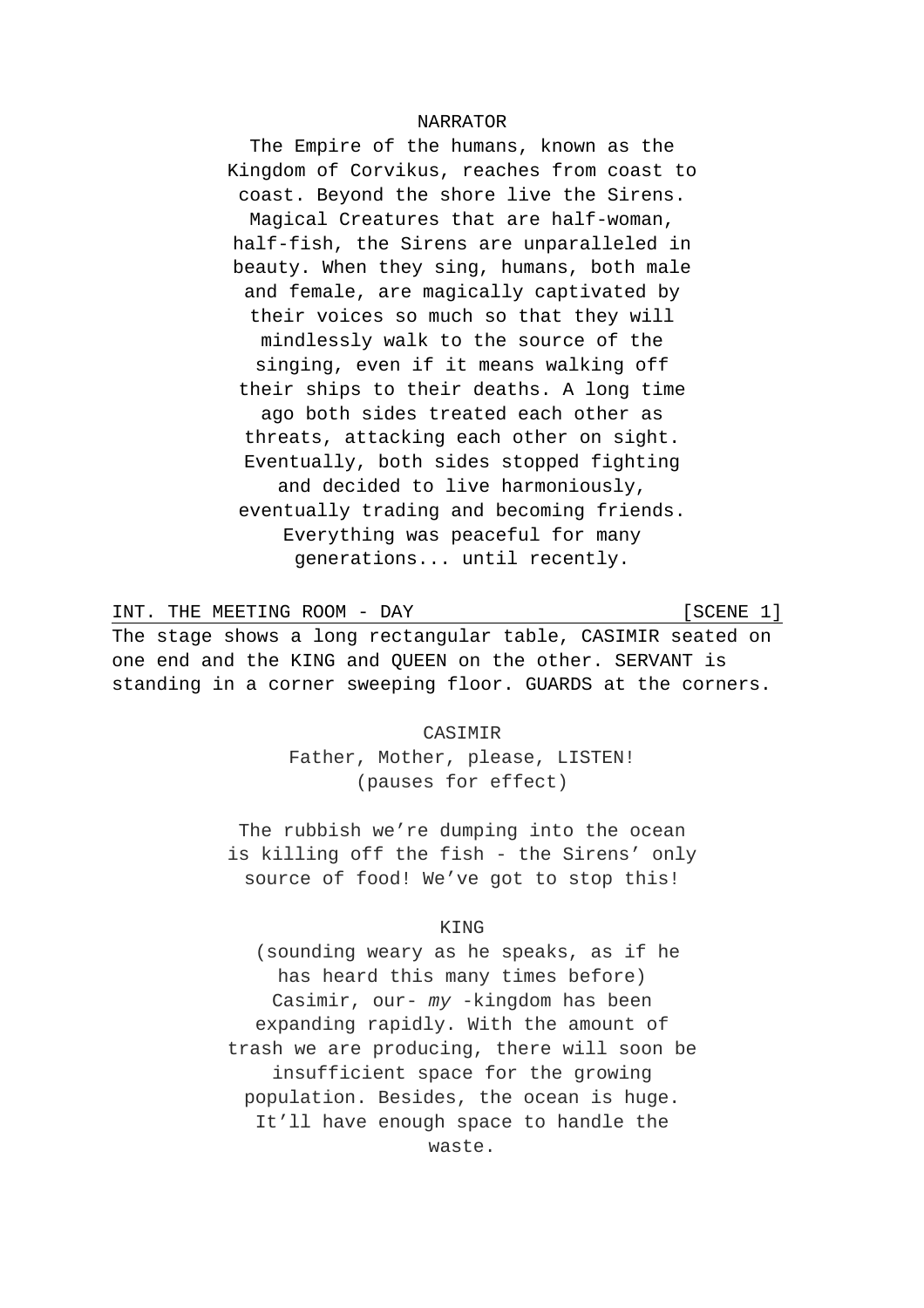# CASIMIR

(protests)

But they're already so angry: they might actually wage war against us! I don't want to disrupt the peace between us… Our relation with the Sirens is already strained enough as it is...

### KING

We have an army to deal with them. Besides, if they do try to wage war, we have the whole might of the empire's great navy to search the seas.

(When CASIMIR opens his mouth to argue again, the KING bellows, his voice booming)

**KING** 

SILENCE! I've had enough of your protests, boy. I am the King: no matter if you are my son or servant, you will obey my rules!

(THE KING thumps a fist on the table, startling CASIMIR.)

I've lost my appetite!

(King leaves. GUARDS follow. Queen looks at CASIMIR and shakes her head. She also leaves.)

# **CASIMIR**

(to himself) Darn it, will they ever listen? I'll have to take things into my own hands.

EXT. AT THE SEA SHORES [SCENE 2]

CASIMIR is at the ocean's shores. He summons the Sirens by ringing the bell that hangs around his neck. A few female figures rises out of the water, miraculously dry, and walks towards CASIMIR.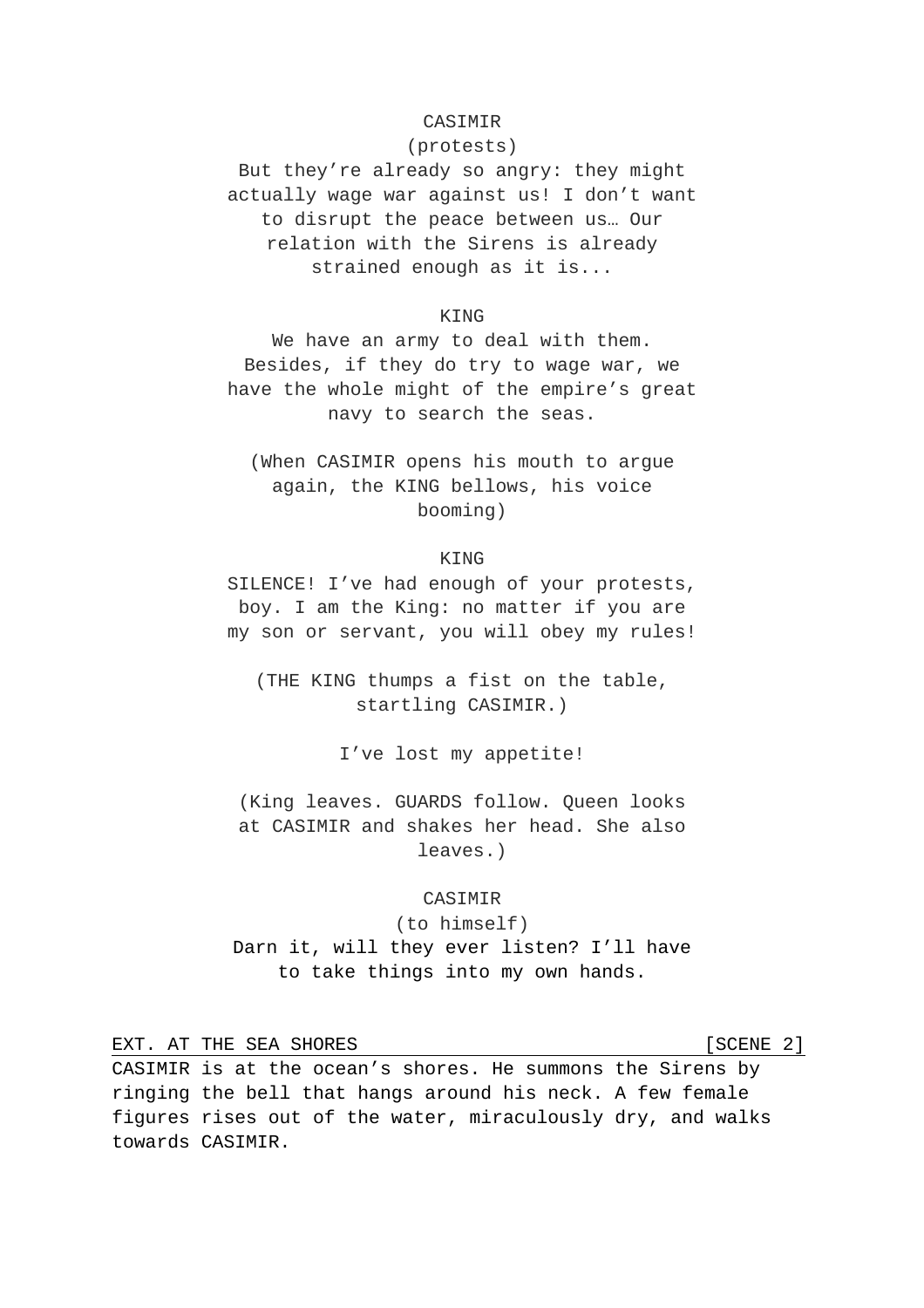# MARIELLA

(angrily) Prince Casimir! Calling us in the middle of the night! I should sing you into the waters!

(about to sing, JUNIPER holds MARIELLA's arm as CASIMIR is about to cover his ears)

> JUNIPER Mother, no!

# CASIMIR

(uncovers his ears and gets straight to the point) Look: I wish to strike a deal. In three days' time, I will convince my parents to change their foolish behaviour. In exchange, you will… you will let me marry your daughter!

(JUNIPER gasps)

# MARIELLA

(sounding doubtful) Yes, yes I've heard about you and my daughter. Pfff. Why would I ever agree to it? What do you have to offer should you fail?

## CASIMIR

I won't fail! My dad just needs a bit more convincing!

### MARIELLA

Look, I don't care about how well you think you know your parents. Tell me, what will you offer me should you not be able to convince that mad king? What is worth my daughter's hand in marriage?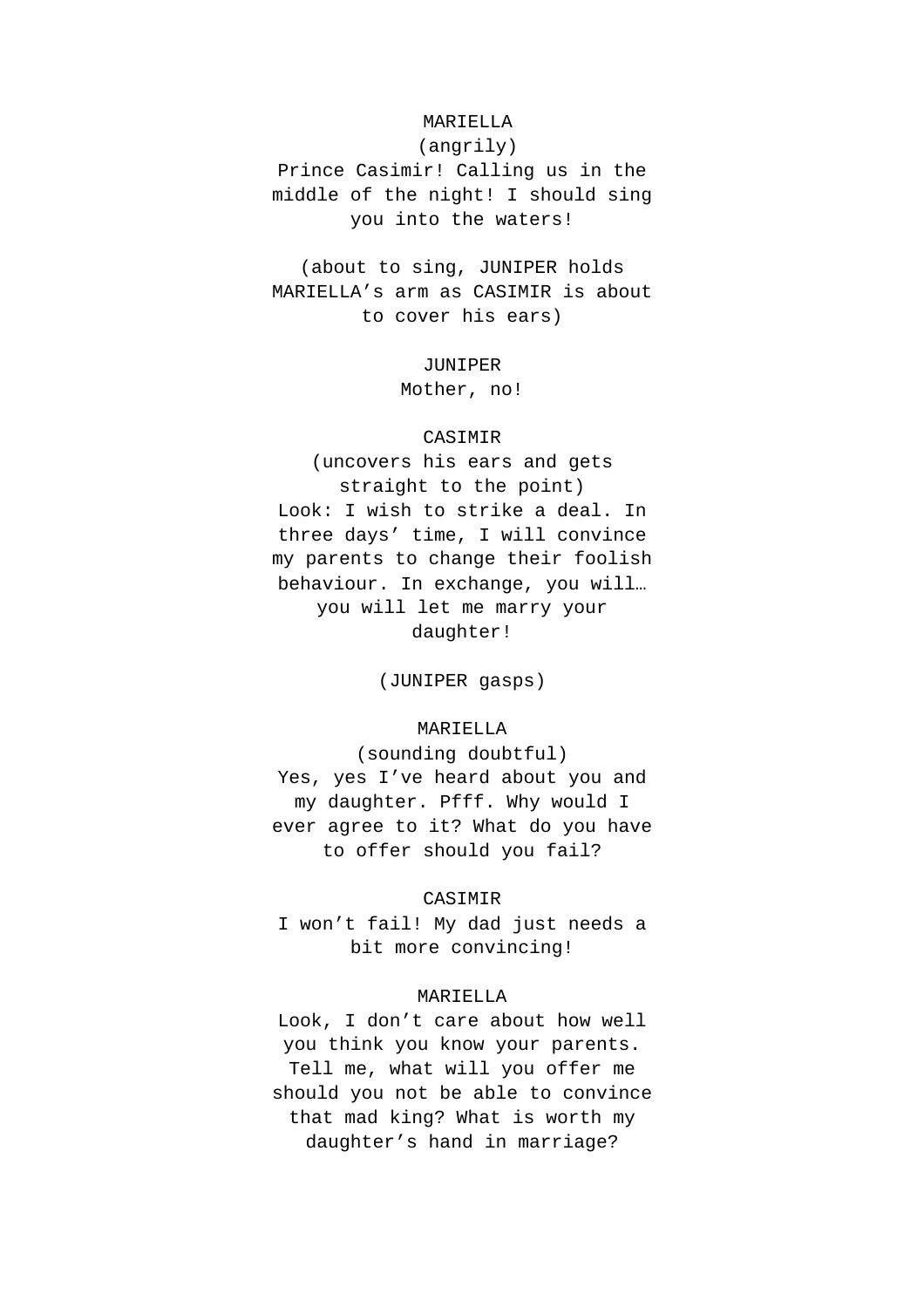CASIMIR Erm… (looks around)

My life!

JUNIPER No!

# MARIELLA

Silence! Your life, you say? But why would I want your life? Even if you are gone, your parents will just carry on polluting the sea, our home! No, three days to convince them, or your *parents' life* is gone!

#### JUNIPER

Mother!

# CASIMIR

Fine! All this won't happen anyway because I'm gonna convince them!

### MARIELLA

(chuckles) Alright then. Here is a magical contract.

(takes out contract)

Write the terms here, and sign with your blood. Once that is done, the contract is magically bound. Only fulfillment of the contract will stop your parents from dying in three days' time!

> CASIMIR Yea yea, give me that.

(pokes himself and signs while MARIELLA watches with glee. She takes back the contract)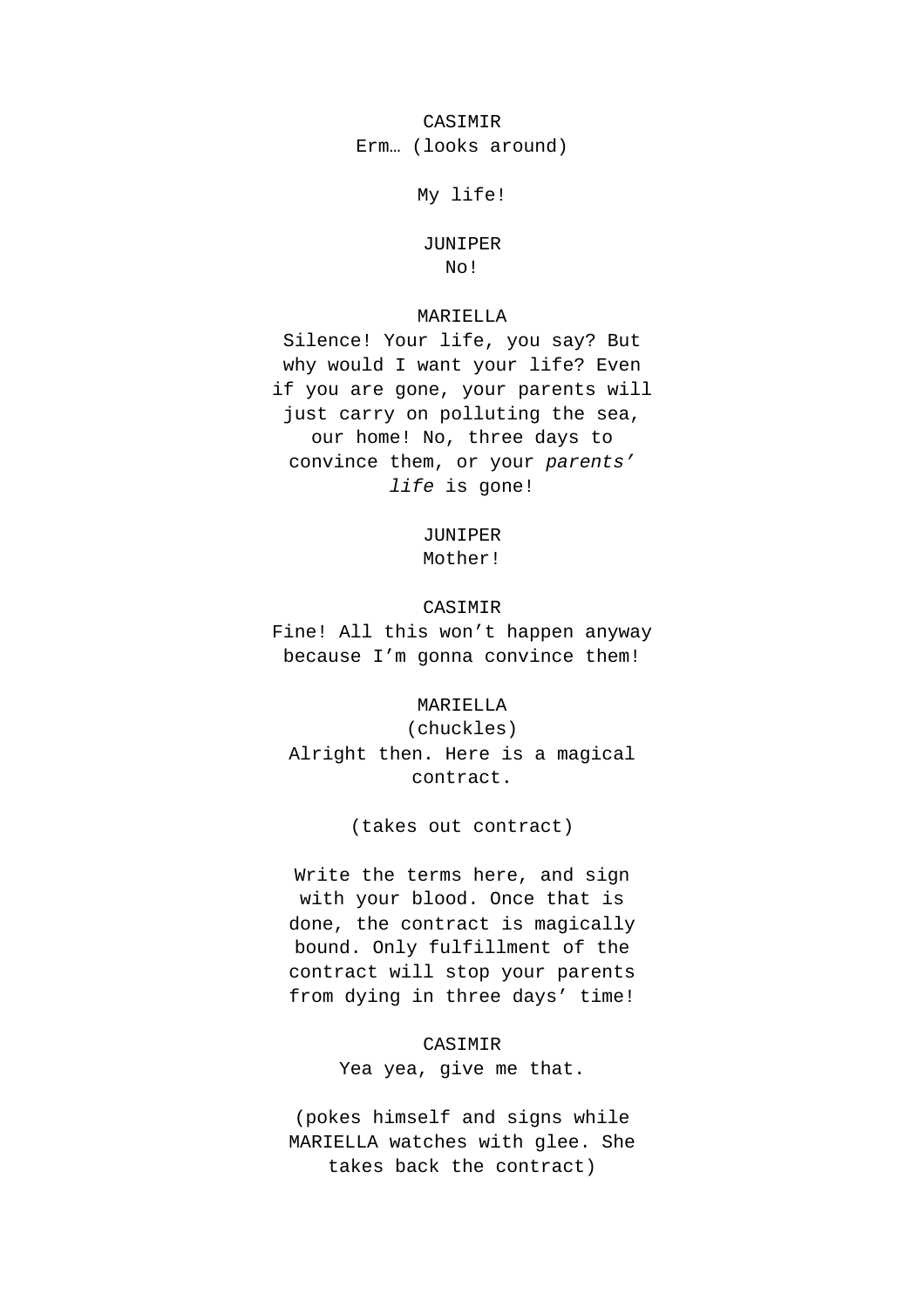### MARIELLA

All the best… Come, let's go!

JUNIPER

O Casimir.. all the best!

The Sirens leave, dragging Juniper away. Lights off.

INT. IN THE DINING ROOM [SCENE 3] CASIMIR and his mother are seated next to each other on a circular table for dinner, and their plates are empty, the contents eaten.

**CASIMIR** 

Mother. The Sirens-

MOTHER (interjects, sounding irritated)

This again?

CASIMIR Yes, this again.

# MOTHER

(says wearily but fondly) Cas, your father isn't going to change his mind no matter how many times you bring this up.

# CASIMIR

(argues)

It's still worth a try. We have to respect them. I know you're kind, mother… Please spare a thought for the poor Sirens?

> MOTHER (eyes him critically)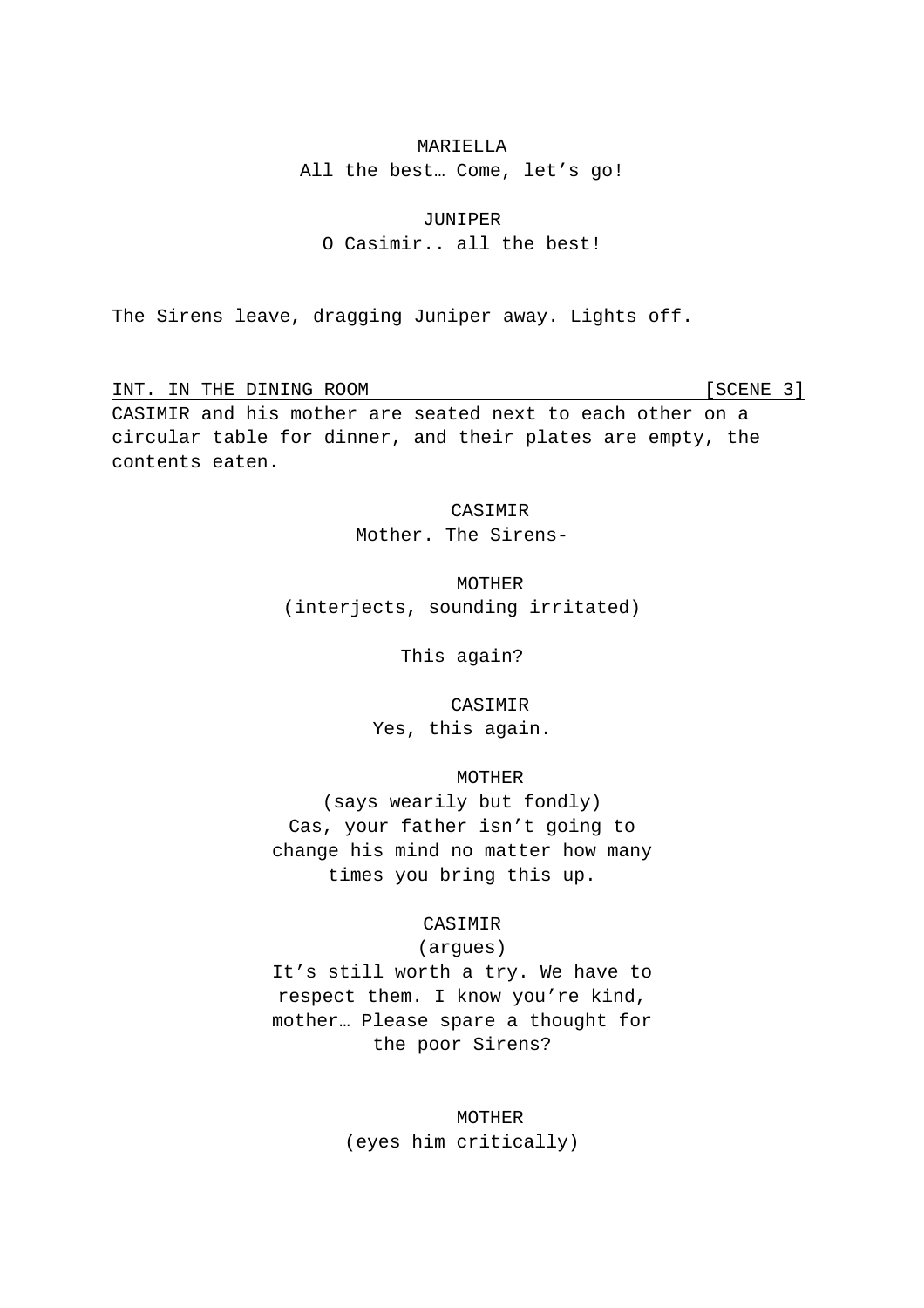Fake flattery's getting you nowhere, young man.

# CASIMIR

(says ruefully) Mother, you wound me. I'm being genuine.

The King enters the room.

# CASIMIR

# Father-

# FATHER / KING (cuts him) Save your breath, I'm not changing my mind.

Lights out.

INT. CASIMIR'S ROOM [SCENE 4]

Casimir is in his room, sitting on his bed with his head in his hands. The clock chimes midnight of the fourth day.

CASIMIR

(Glances left and right, looking worried)

Three days have passed… This is the midnight of the fourth. Maybe… the magical contract was just a joke?

CASIMIR breathes a sigh of relief and walks out, but is shocked when he suddenly hears chaos and shouting outside his room.

> ROYAL GUARD (pants as she shouts)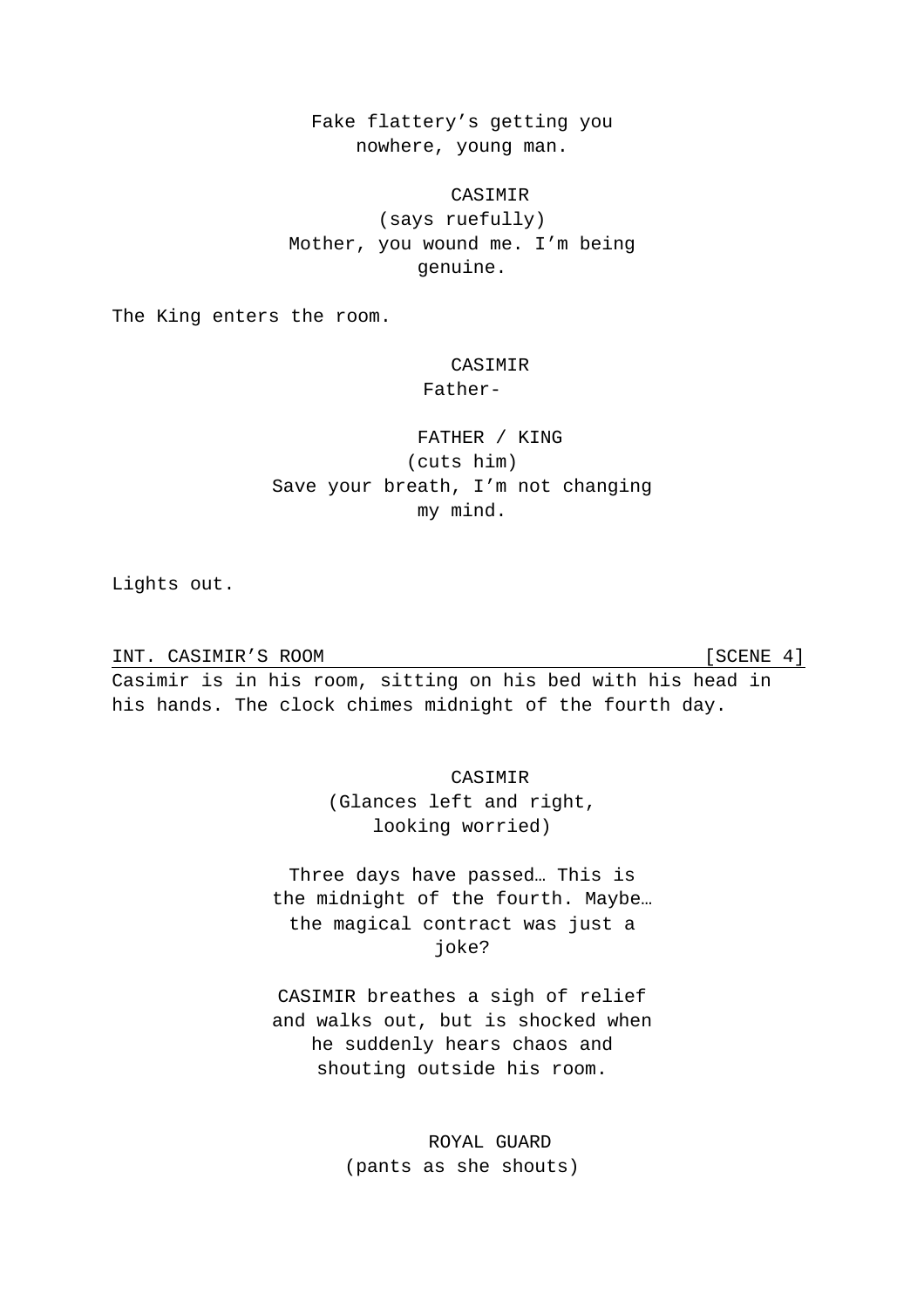The King and Queen have been assassinated!

# CASIMIR

(Eyes widen in shock) What did you say? Explain this!

### ROYAL GUARD

His and Her Majesties were found, both of them drowned, with their bedroom all wet! It's sorcery I tell you! Sirens' Sorcery!

CASIMIR runs to the mentioned bedroom.

There he finds THE KING's and QUEEN's lifeless bodies.

# CASIMIR

(Stares in shock and grief) How?

(Turns around as the door opens and the King's Advisor steps in)

## KING'S ADVISOR

From the evidence we found, it's some kind of high level Siren Sorcery. No doubt about it. They must have decided that war with the Corvikus was unavoidable and decided to make the first move. This is war.

> KING'S ADVISOR (places both his hands on Casimir's shoulder)

Casimir, you must assume your role of King immediately and strike back at the Sirens. Word will eventually get out that they were the ones who killed our King and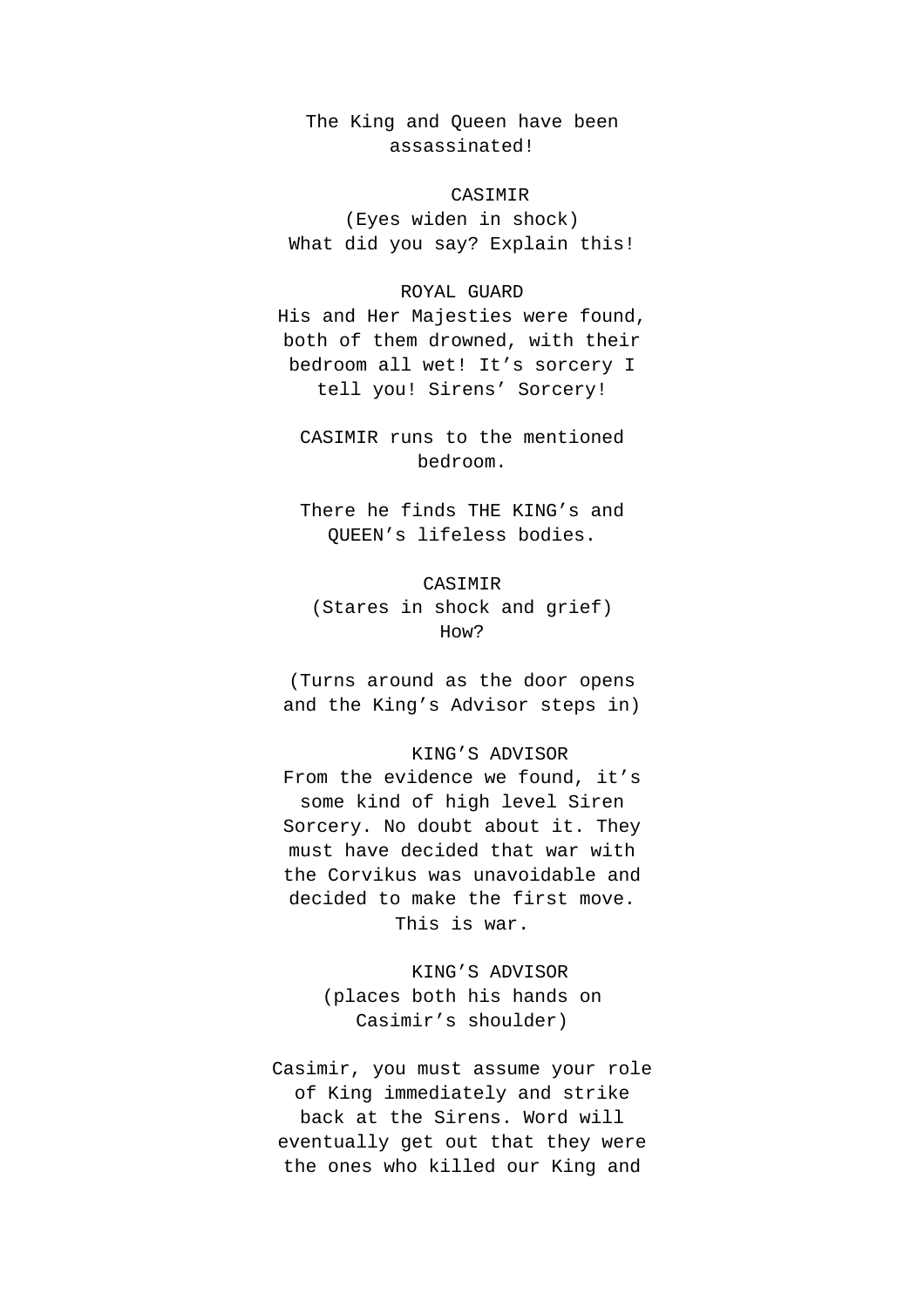# Queen, and the public will be infuriated if you don't do anything.

# CASIMIR

(clenches his shaking hands) I want to speak to my people.

EXT. OUTSIDE THE CASTLE - DAY [SCENE 5] Casimir stands on a raised platform, his face turned towards his loyal subjects. He is wearing what his late father wore when he was in power. ADMIRAL DALI is standing beside him.

# CASIMIR Civilians of Corvikus. I regret to

announce that the Sirens did a most unspeakable act. They murdered my parents, our King and Queen!

CASIMIR pauses, swallowing back tears that threaten to overcome him.

# CASIMIR

As such, we have decided to declare war on the Sirens. Interacting with Sirens is now forbidden. Our Admiral, Dali, will oversee the war. Admiral Dali, you have the stage.

# ADMIRAL DALI

Thank you. Citizens, all Siren sightings must be reported immediately. There is also a bounty on any Sirens you bring back. Be at peace. With me in charge, the Sirens will pay dearly for what they did!

Admiral Dali and Casimir turn their backs on the crowd and slowly walk away from the raised platform as the people cheer.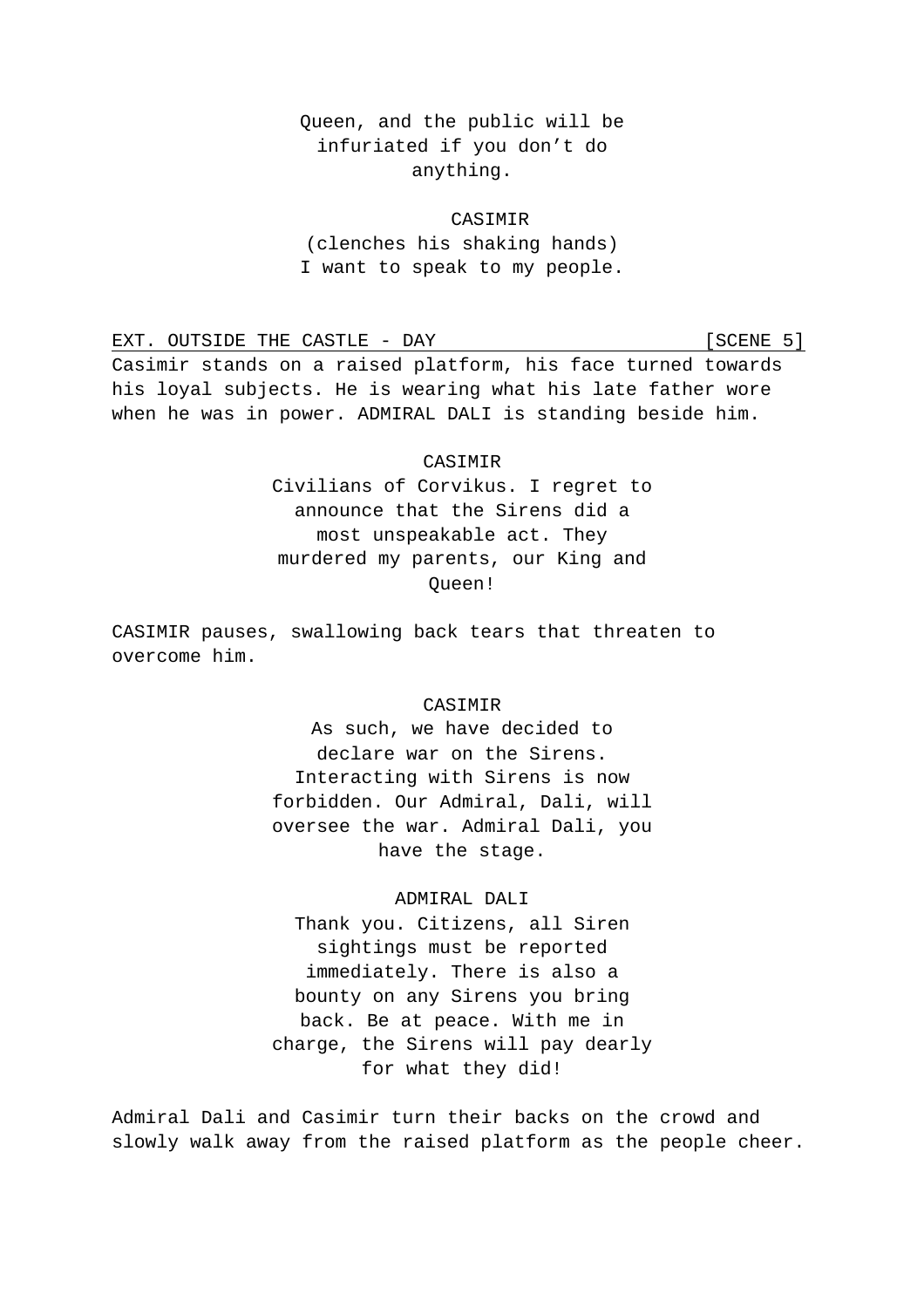EXT. VILLAGE MARKET - DAY [SCENE 6]

PEOPLE are clustered in one large crowd, gossiping and chattering to each other. Goods forgotten.

> VILLAGER 2 (was running, and comes to a halt, panting) Did you hear about the horrible news?

# VILLAGER 1

(rolls his eyes) Who hasn't? The Sirens killed the late King and Queen all because they want the kingdom to themselves.

# VILLAGER 2

(looks disgusted) Despicable monsters. I heard our new King is placing a bounty to hunt the Sirens, anybody joining the hunt?

RANDOM VILLAGER 1 (says proudly) Of course. The Sirens will be no match for us. What can they do, sing us all to sleep? We'll cut their throat outs before they can even do that.

EXT. OUTSIDE HOUSES - NIGHT. [SCENE 7]

Lights on to reveal a bunch of angry FISHERMEN cornering two Sirens in a boat… They are caught in a fishing net. They are clearly distressed.

> FISHERMAN 1 How dare you kill our Queen and King! Die you monsters! Die!

The VILLAGERS shout in anger and jab their weapons at the Sirens, who shrink away in fear. They open their mouth in an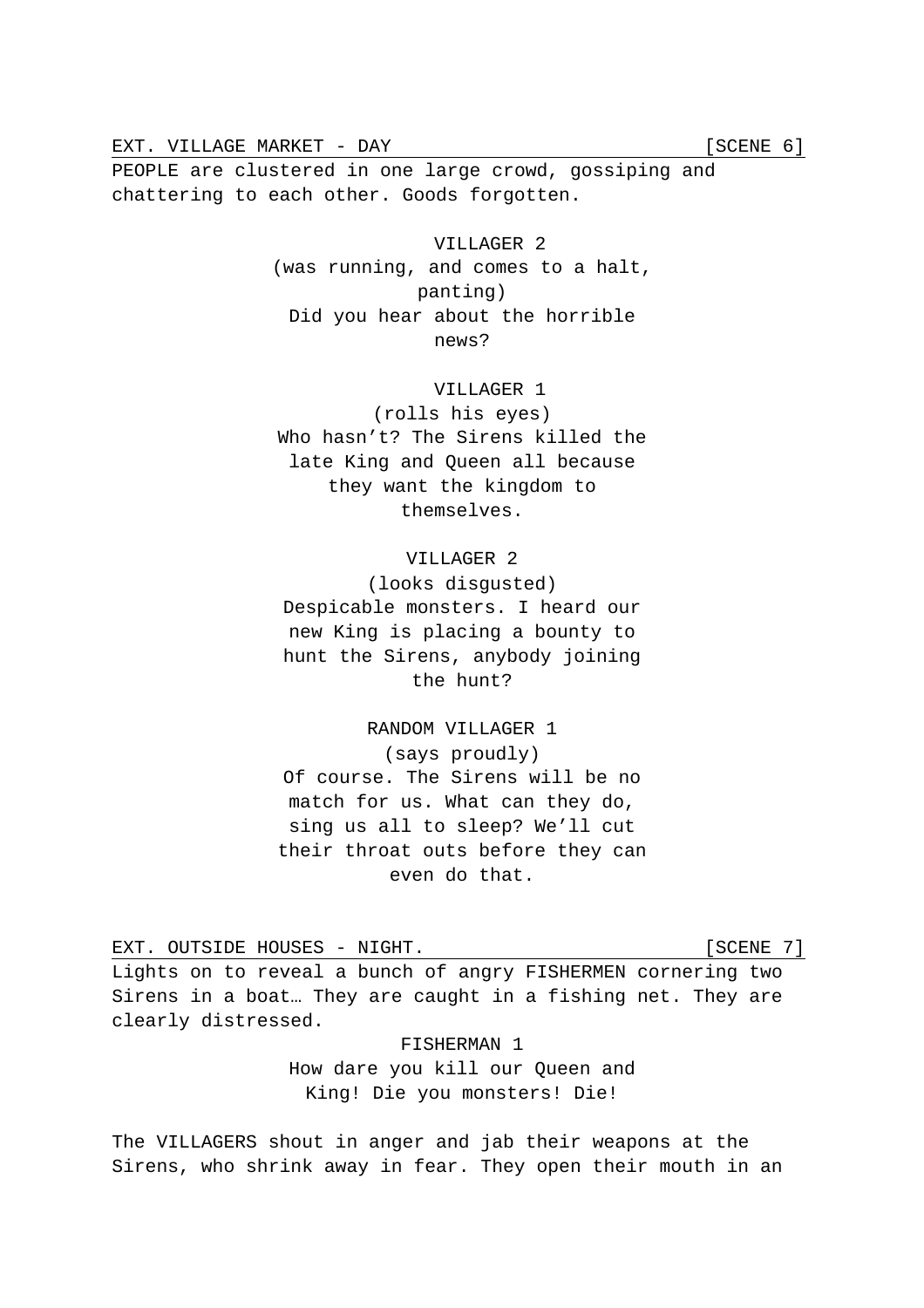attempt to sing and enchant the FISHERMEN, but they are threatened into silence by the FISHERMEN.

# FISHERMAN 2

(says smugly) The Royal Navy are on their way. How will we knock these Sirens out?

#### FISHERMAN 1

I say just smack their heads into the ground. Give the Navy their lifeless bodies. We'll still get paid.

### FISHERMAN 2

But I heard they're worth twice if they're alive: our King wants to know the whereabouts of the Siren Queen Mariella.

At that point, choral music is being heard. FISHERMAN 1 manages to put on his ear muffs, but FISHERMAN 2 and the rest of the FISHERMAN are too late. FISHERMAN 1 tries to snap them out of it, but it is too late. They go into a daze, and jump off the boat.

# FISHERMAN 1 Nooooooo!

After the dazed FISHERMEN jump off, the music stops and out of the waters rise the Sirens, with their tridents.

# FISHERMAN 1 You monsters!!! I'll kill every one of you!

FISHERMAN 1 charges them as the lights go off.

INT. ADMIRAL DALI'S ROOM - NIGHT [SCENE 8]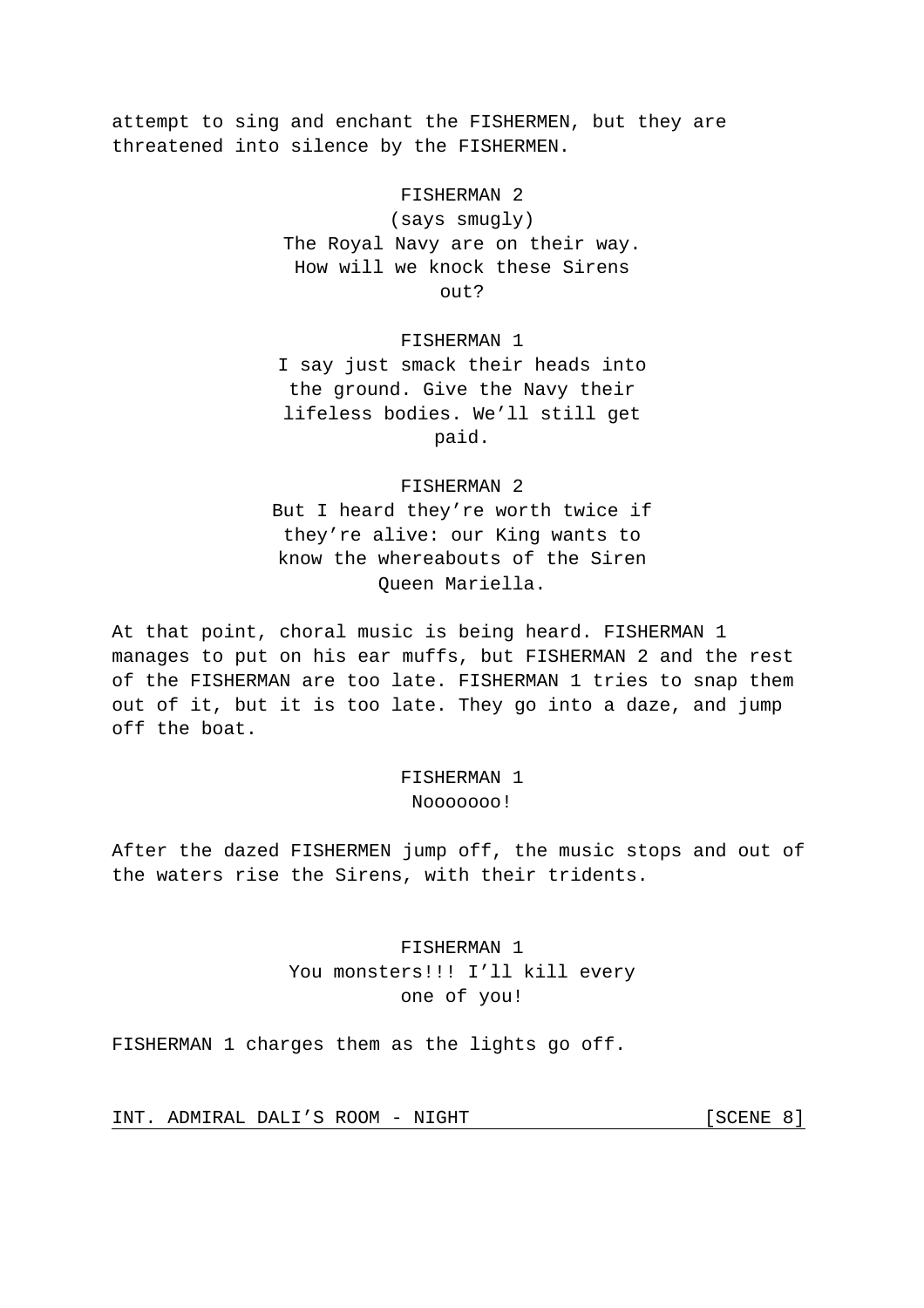Lights on to reveal ADMIRAL DALI in his planning room on his battleship. He is thinking about things, and playing with some navy pieces on the map.

### ADMIRAL DALI

You think you can hide from me? I'll never forget how you Sirens dragged my grandfather to his death. He was just a harmless fisherman, earning and honest living. Why did you have to-

(A sailor comes in)

#### SAILOR

Admiral! A message from our navy scientists back on shore! (sailor hands him a handwritten note)

### ADMIRAL DALI

Dear Admiral. We are happy to tell you of the new weapons we've the poison you wanted us to create has been made. But we advise caution, Admiral. The poison is very effective. You pour it in, and the whole area will be filled with dead fish and all sea creatures-

Fantastic! Finally! A solution to rid ourselves of the Sirens once and for all! (talks to sailor)

You! Come here! I've got a message for you.

Lights off.

## NARRATOR

And so, the war prolonged. Both sides suffered greatly. The Sirens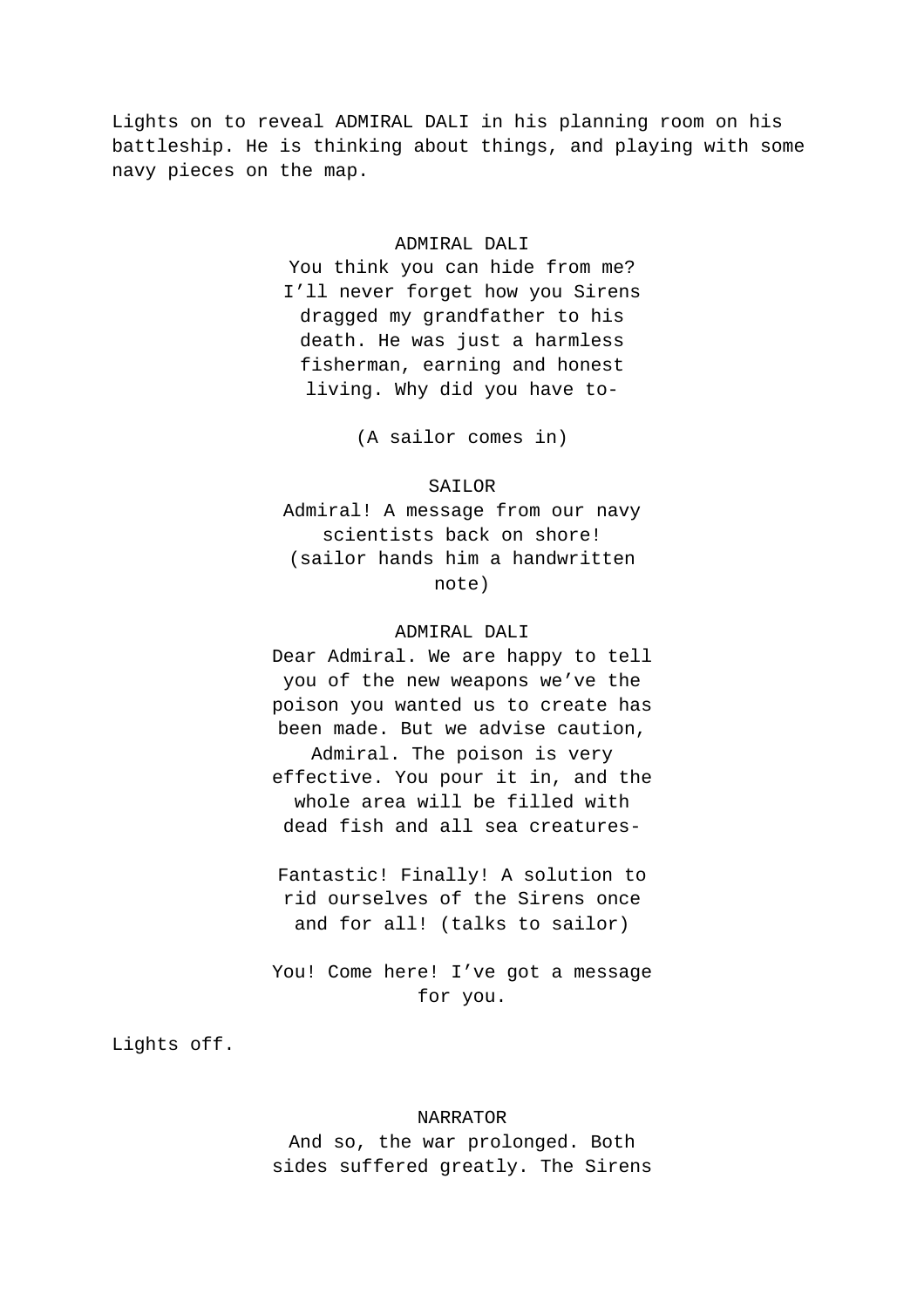lost many of their kind due to the toxic waste that the Navy kept throwing into the water, fishermen and navy sailors jumped to their deaths whenever the Sirens could surprise them. Massive ships left floating in the sea because all the sailors had leapt to their deaths. Massive areas of the sea filled with the stench of rotting fish. The people were beginning to grow weary of the war…

INT. CASIMIR'S ROOM - NIGHT [SCENE 9] There is a bed and CASIMIR is on it. He thrashes and wakes up, sweating. Eyes wide. Then he relaxes.

#### CASIMIR

(hugs himself and rocks back and forth on the bed) It's just a nightmare. No one will find out about my deal with the Sirens. And we'll win the war. I think I need some water, though...

(CASIMIR gets out of the room and bumps into a SERVANT sweeping the floor)

SERVANT 1 Your Majesty! I'm so sorry!

# CASIMIR

What are you doing up at three a.m. in the morning? Were you eavesdropping on me? Speak! What did you hear me say in my sleep? You heard me talk about the Sirens didn't you!

SERVANT 1 I didn't hear anything, your majesty! I promise!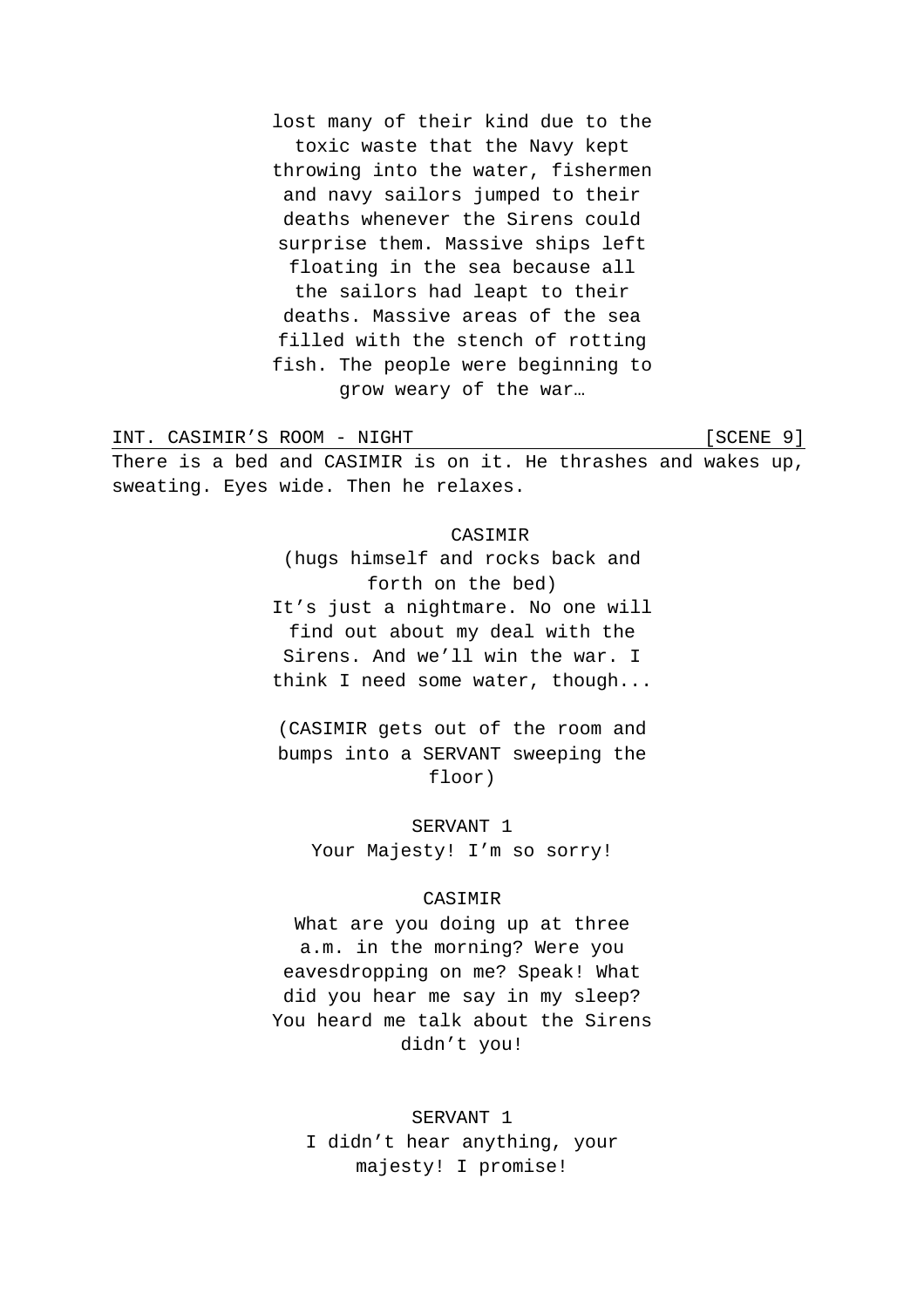# CASIMIR You Lie! (Grabs her by the collar) GUARDS!

(The GUARDS on patrol come running) Take her away!

# SERVANT 1

(tears following out) Please, Your Majesty! I didn't hear you say anything! I was simply just mopping the floor. You didn't say anything! Please, Your Majesty, have mercy!

# CASIMIR

(unfazed and apathetic) Ignore her ramblings. GUARDS! Gag her and take her away!

Guards drag her away. Lights off.

EXT. EXECUTION GROUNDS - DAY [SCENE 10]

Lights on. There is a guillotine on a raised platform and SERVANT 1 is being walked towards it with guards escort. Corvikus' citizens are assembled all around the platform.

> **CASIMIR** Citizens of Corvikus. I have found a rat conspiring against the crown. Now she dies.

KING'S ADVISOR (behind Casimir) My King… Do you have any solid evidence that she's actually conspiring against the crown?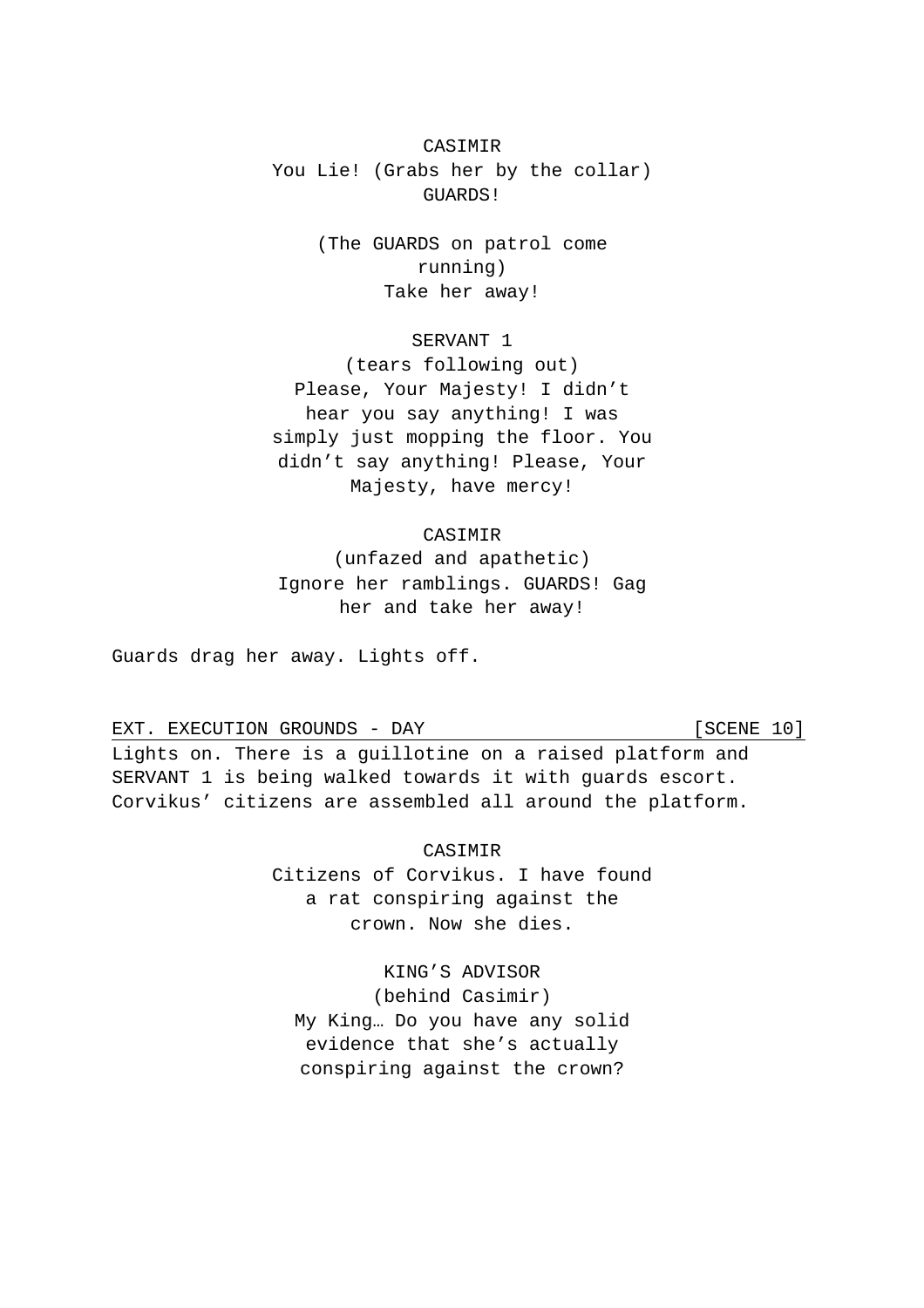# CASIMIR (infuriated and unsettled by KING'S ADVISOR)

Don't you dare question my decisions.

# KING'S ADVISOR

(nervous)

I wasn't! I… You can't go killing civilians for no reason! This is madness! Without an end to the war, the people are already very unhappy. With this unjustified execution, very soon they will turn their anger towards you!

#### CASIMIR

You know, don't you? You know what I did and now you're trying to get me off the throne…

KING'S ADVISOR W-w-what? You've gone mad! You can't be-

#### CASIMIR

You leave me no choice. Guards! (raises voice)

I have uncovered another traitor as well!

(Points to KING'S ADVISOR) Bring this man to the guillotine as well! After the servant girl, he'll be next!

> KING'S ADVISOR Your Majesty!

# CASIMIR (without hesitation) Off with his head!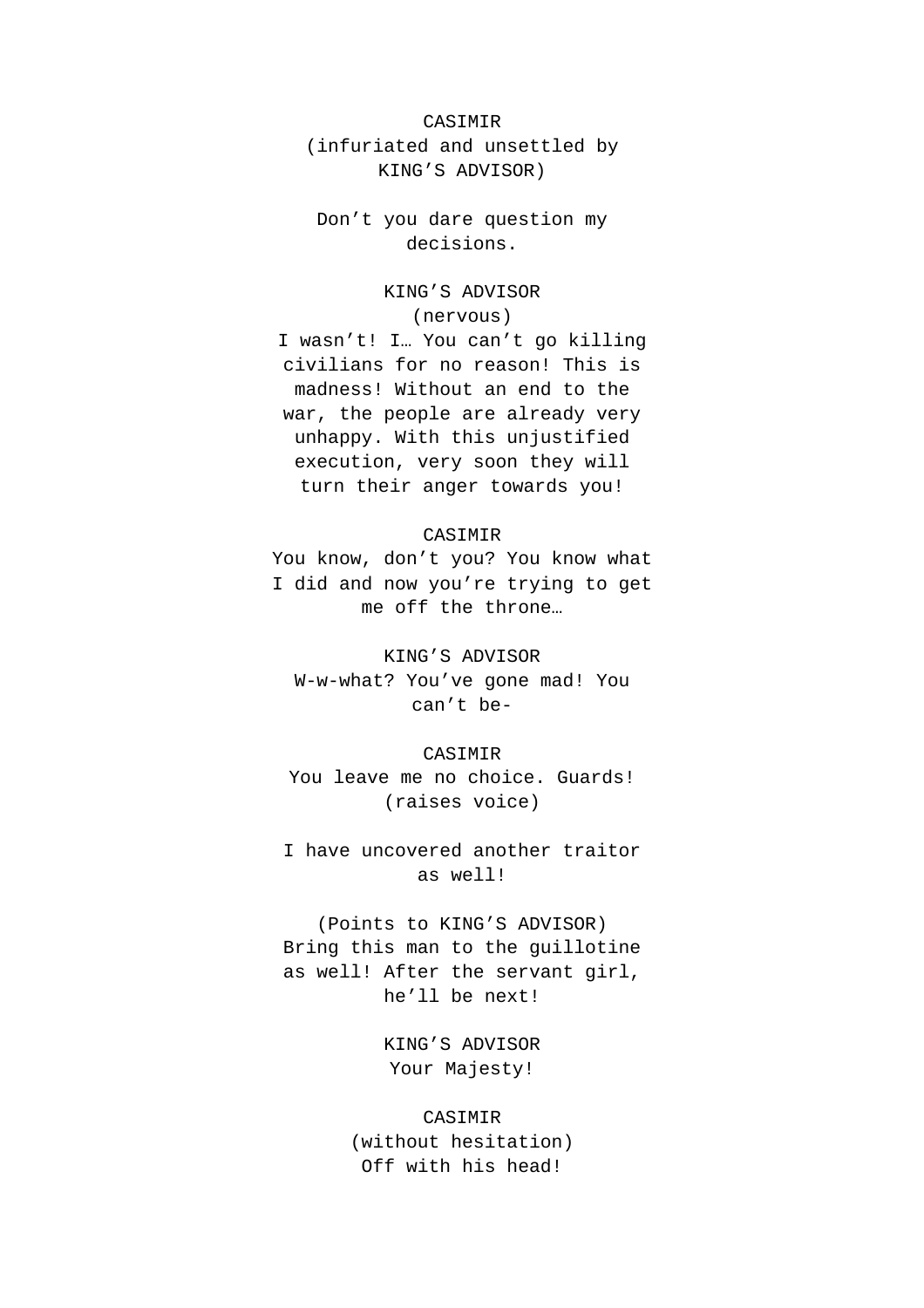The Guards take KING'S ADVISOR away. CASIMIR looks a bit mad. Lights off.

INT. CASIMIR'S ROOM - NIGHT [SCENE 11]

Casimir can't sleep, and rolls around on his bed. He presses the heels of his hands against his eyes. There is a long silence, before he draws in a ragged breath. He starts crying. He hears someone else crying also. A girl's voice, JUNIPER's voice.

# **CASIMIR**

#### Juniper?

(looks out of window, and sees JUNIPER. Runs off to find JUNIPER. Re-enters where JUNIPER is. Sees JUNIPER crying, and MARIELLA is on the ground, sickly. JUNIPER sees CASIMIR and, in a sorrowful state, tries to attack him, which he easily dodges.)

### JUNIPER

How could you! My mother is dying because of you!

CASIMIR What? What's wrong with her?

### JUNIPER

Don't you know? Your evil Admiral started pouring poison into the seas, destroying our homes and killing our people! We breathe in the water! We need the water to live!

CASIMIR

I…

(GUARDS finally catch up with CASIMIR, see the Sirens, and are about to attack)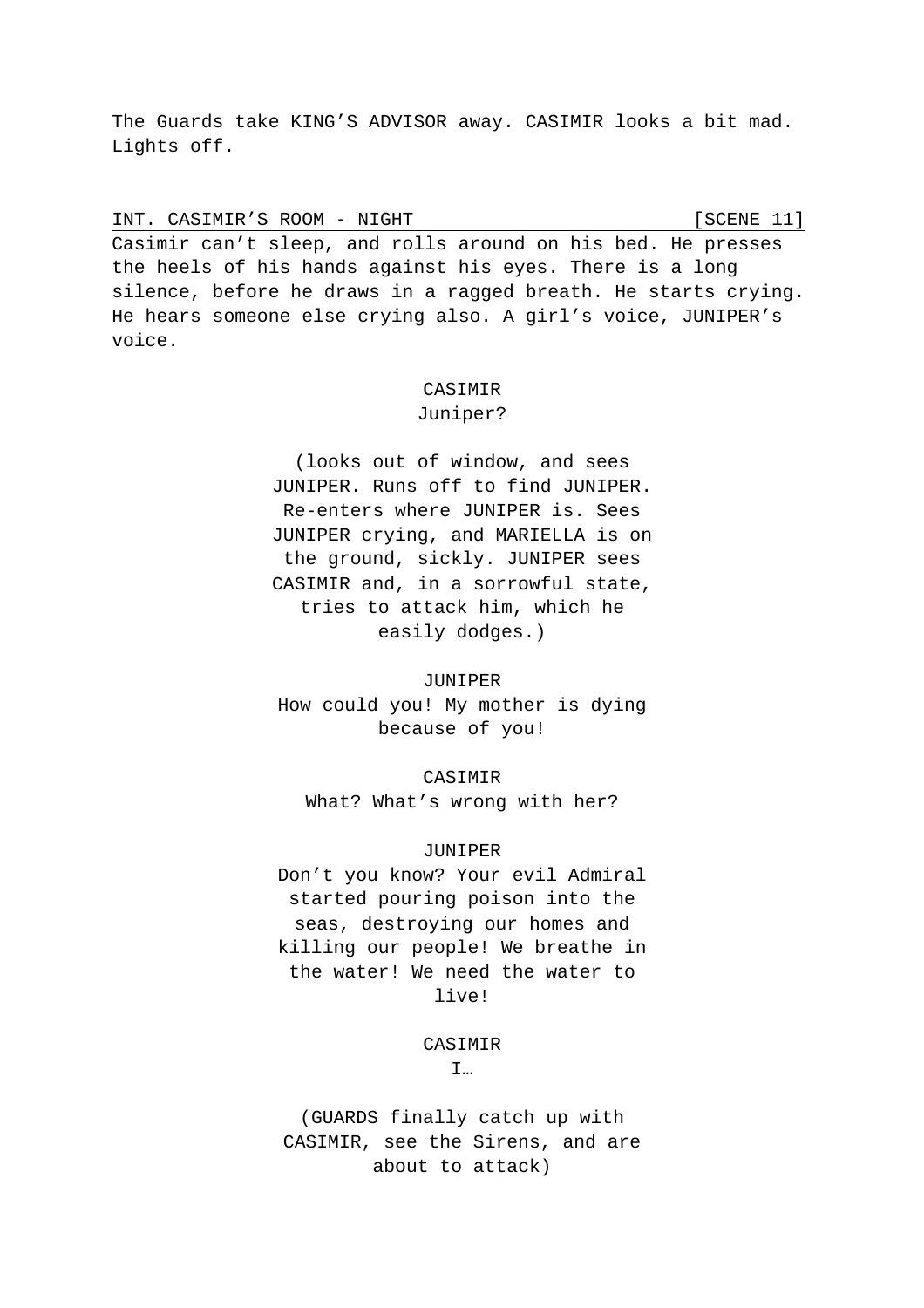### CASIMIR

Stop! Don't! (speaking to JUNIPER) Damn it, this is all my fault! I'm… I'm so sorry, JUNIPER. I… I have to make this right. (to the GUARDS) You two, go get the physicians. GUARD 1 But...

**CASIMIR** Do you want to be executed for disobeying my orders?!

> GUARDS No, your majesty!

CASIMIR Then go! And tell no one.

(goes back to attending to JUNIPER, but she pushes his arm away. MARIELLA has ragged breathing.)

INT. COUNCIL ROOM - DAY [SCENE 12] There is a long rectangular table. CASIMIR sits at the place where his father had. ADMIRAL DALI enters.

### CASIMIR

You… Why didn't you tell me about the poison! You must stop it at once! That is not how we conduct war! Poison is wrong!

ADMIRAL DALI What's wrong with killing Sirens?

# CASIMIR

Not all Sirens are involved in this war, how about the children?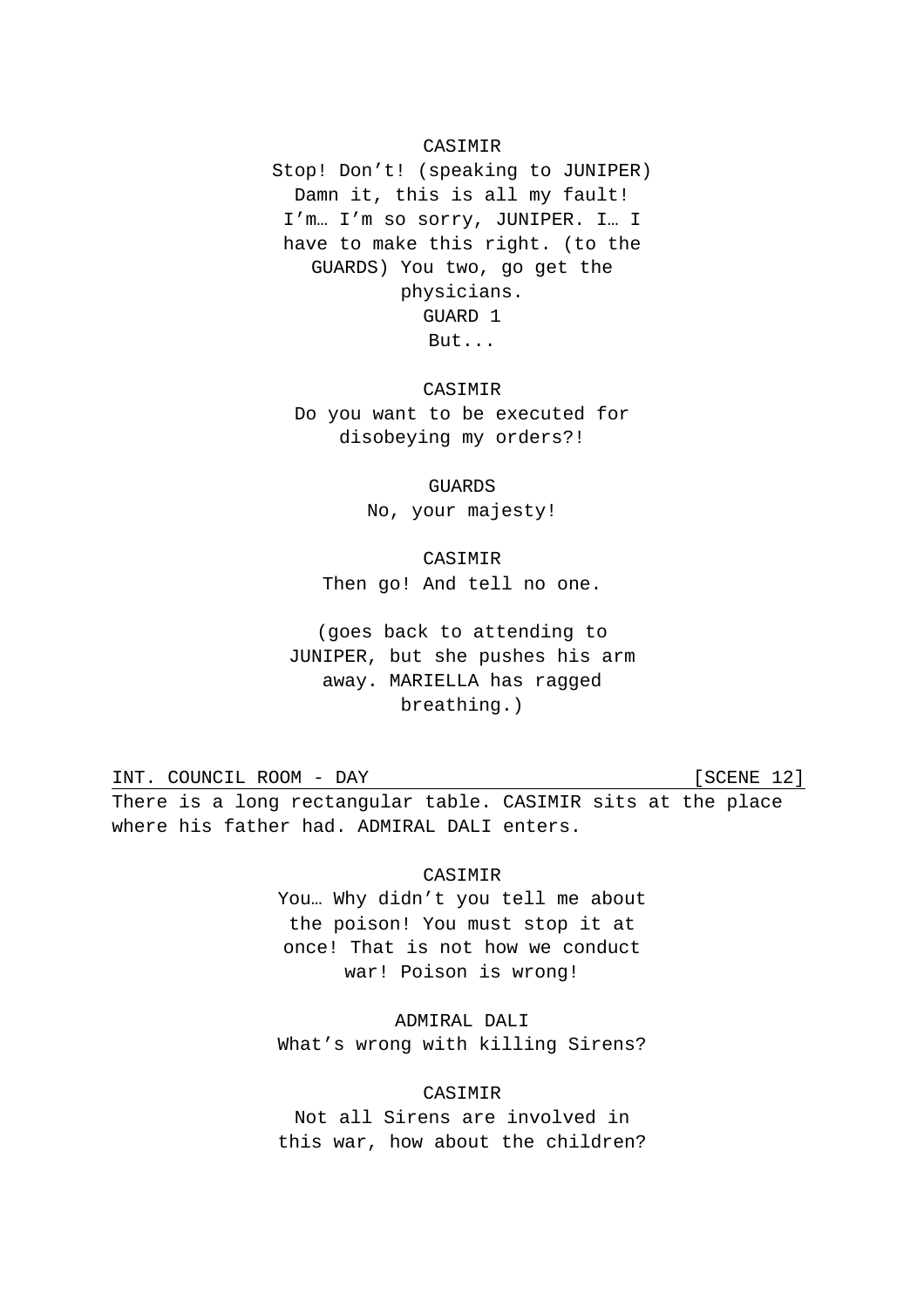# ADMIRAL DALI

What about them? If they die, its one less siren to worry about!

# CASIMIR

You… I am ordering you to stop the poisons, and to order your navy to start cleaning up the seas, and work with the doctors to come up with an antidote to neutralize the poisons in the ocean!

### ADMIRAL DALI

What? After all I've done, how dare you! (draws sword and attacks CASIMIR but guards intervene)

#### CASIMIR

You've made your choice Admiral. Take him to prison! Tell the next in command of the navy what I just told the Admiral.

And release the KING's ADVISOR!

Lights off.

INT. COUNCIL ROOM - DAY [SCENE 13] Lights on to reveal CASIMIR talking to KING'S ADVISOR. KING'S ADVISOR gasps after the truth is revealed to him.

# CASIMIR

I'm sorry. I should never have made that stupid move in the first place. The moment I declared war on the Sirens, I lost the one thing I ever truly cared about, JUNIPER.

# KING'S ADVISOR

Don't worry. Give her time. All things heal with time. What's important now is to officially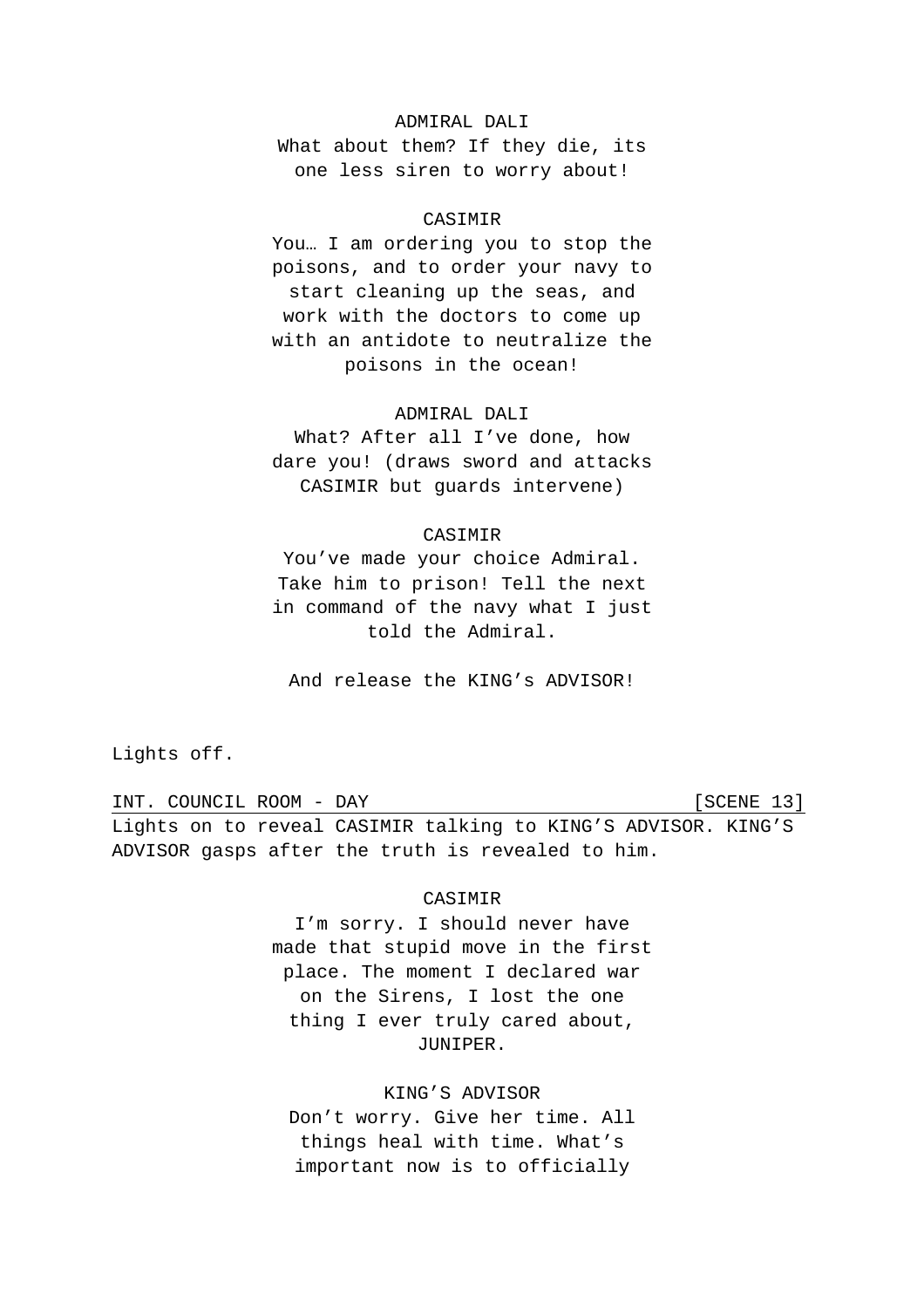make peace with the Sirens, and tell your people about your decision.

# CASIMIR

But how can I talk to the Sirens? We are killing each other on sight! Juniper came to the shores of the castle out of desperation. She will never see me again!

> KING'S ADVISOR How about… the bell?

#### CASIMIR

(looks uneasy) But there is a high chance they will just slaughter me on the spot.

KING'S ADVISOR (interjects) Not if you summon them. Their interest will be piqued. Why on earth, after everything that's happen, would you still ring the bell of diplomacy? Furthermore, I do believe they're very tired of the war.

EXT. THE SHORES - NIGHT **EXT.** [SCENE 14] CASIMIR tinkles the bell he hangs around his neck. A familiar FIGURE came out of the water. It is JUNIPER, and she looks at him with great disgust.

MARIELLA

(says challengingly, but weak) After everything that has happened, I would have thought you had thrown away the bell. Why do you still have it? Did you use it to lure me out to kill me?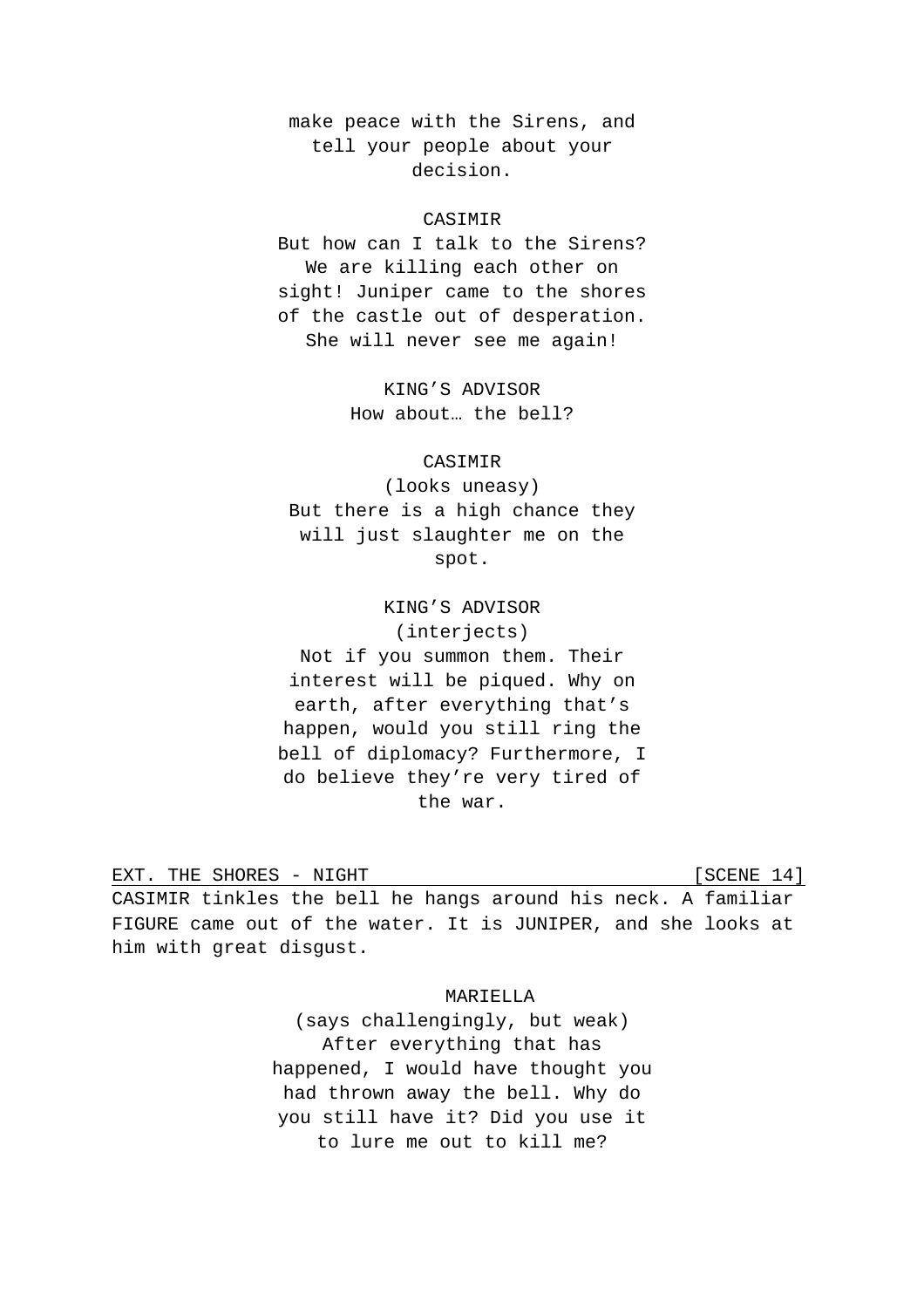## CASIMIR

(shakes head) No… no. I only seek to come to a peaceful agreement with you.

#### MARIELLA

(interjects angrily, getting more and more frustrated)

You made the three day claim, you signed the magical contract, and instead of accepting it you waged war against us and resorted to treacherous poison; now you come saying that you want a peaceful agreement?

#### JUNIPER

Mother…

# CASIMIR

(Bows his head shamefully) I understand your hatred towards me. But you're tired, and so am I. We don't want to fight anymore. Please. Let's come to a ceasefire. I want to set things right again… I swear on my crown that I will assist in the cleaning up of the ocean.

> MARIELLA sees the truth in CASIMIR's words and agrees.

# MARIELLA

(reluctantly) Once we see your wretched navy start working to clean the poison, we will stop singing your people into the sea.

(to the rest of the Sirens)

Let's go, I need to rest.